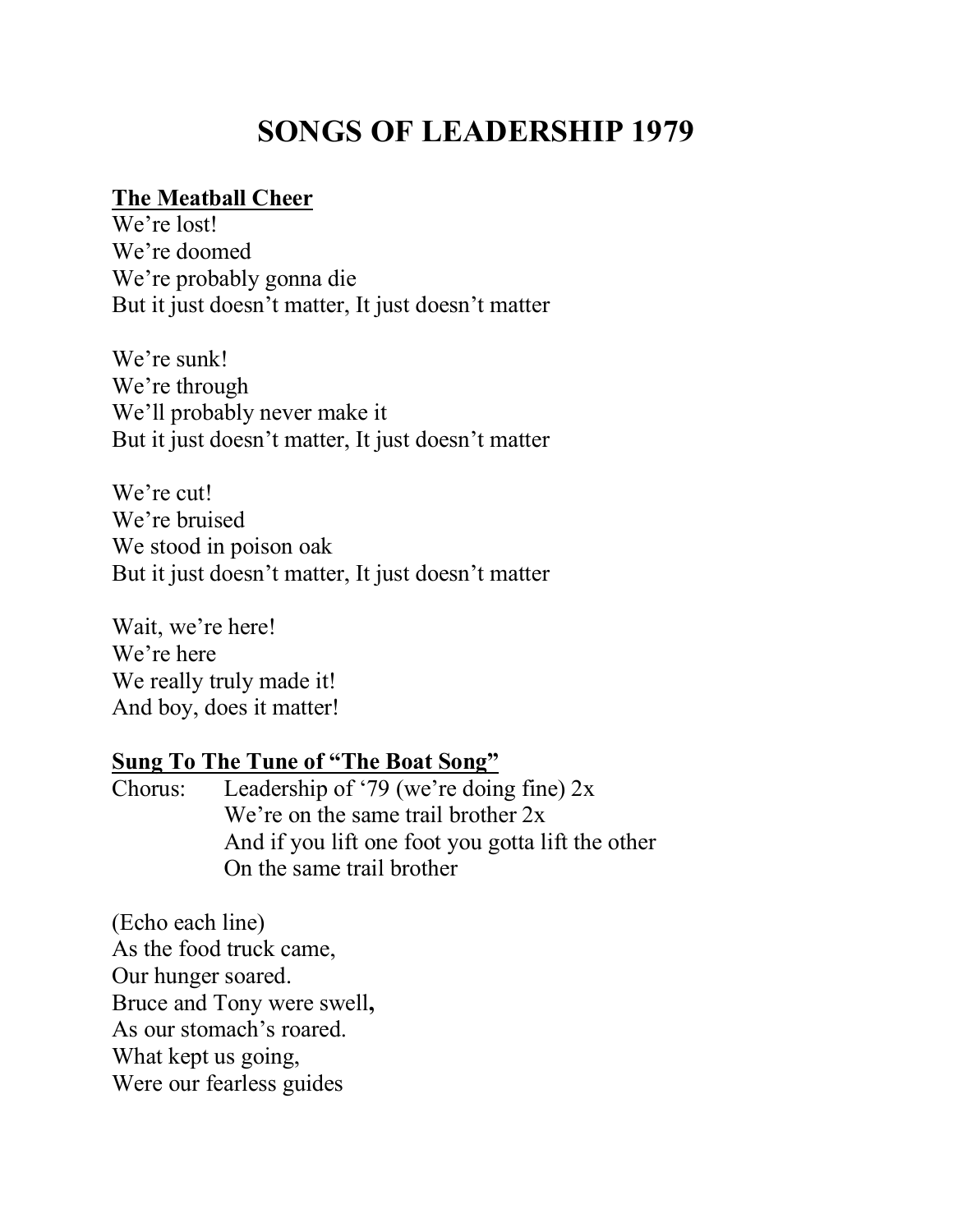With Joel in the lead we were going right And Andi tried with all hermight In counselors Carol, Ardee, Steve, Paul, Scott, Jodi we believe (Chorus)

#### **Sung To The Tune Of "The Logical Song"**

When we were young, we had hoped to make Leadership, To take a hike - Oh, water fight, up all night. Now we're here and we're proud, to be one of the 64, A bitchen crowd - sometimes shy, often loud

Chorus: There were times when we would like to rest But onward to our quest, our feet were made to march Oh won't you please, please give me my canteen Oh when was I last clean My lips are cracked and parched!

So we hiked up the hills till we reached our high destiny Mount Boney - oh ate our snack back to back The we traveled down hill, till we came to Ranch Circle X We all were wrecks - oh we hiked some more to explore (Chorus)

On the second day's hike we got lost on a meadow trail Our guides prevailed - creeks with poison oak - no small joke Past the mountains we climbed, down the hills we slid to the beach, Our goal to reach - oh Point Magu - we love you (Chorus)

## **Sung To The Tune Of The Kinney Shoes Commercial**

From Kramer to Boney We hiked all around Covered with bugs and We slept on the ground We're Leadership '79 We knew that we could make it Leadership was everywhere We went and explored and Now we need a shower!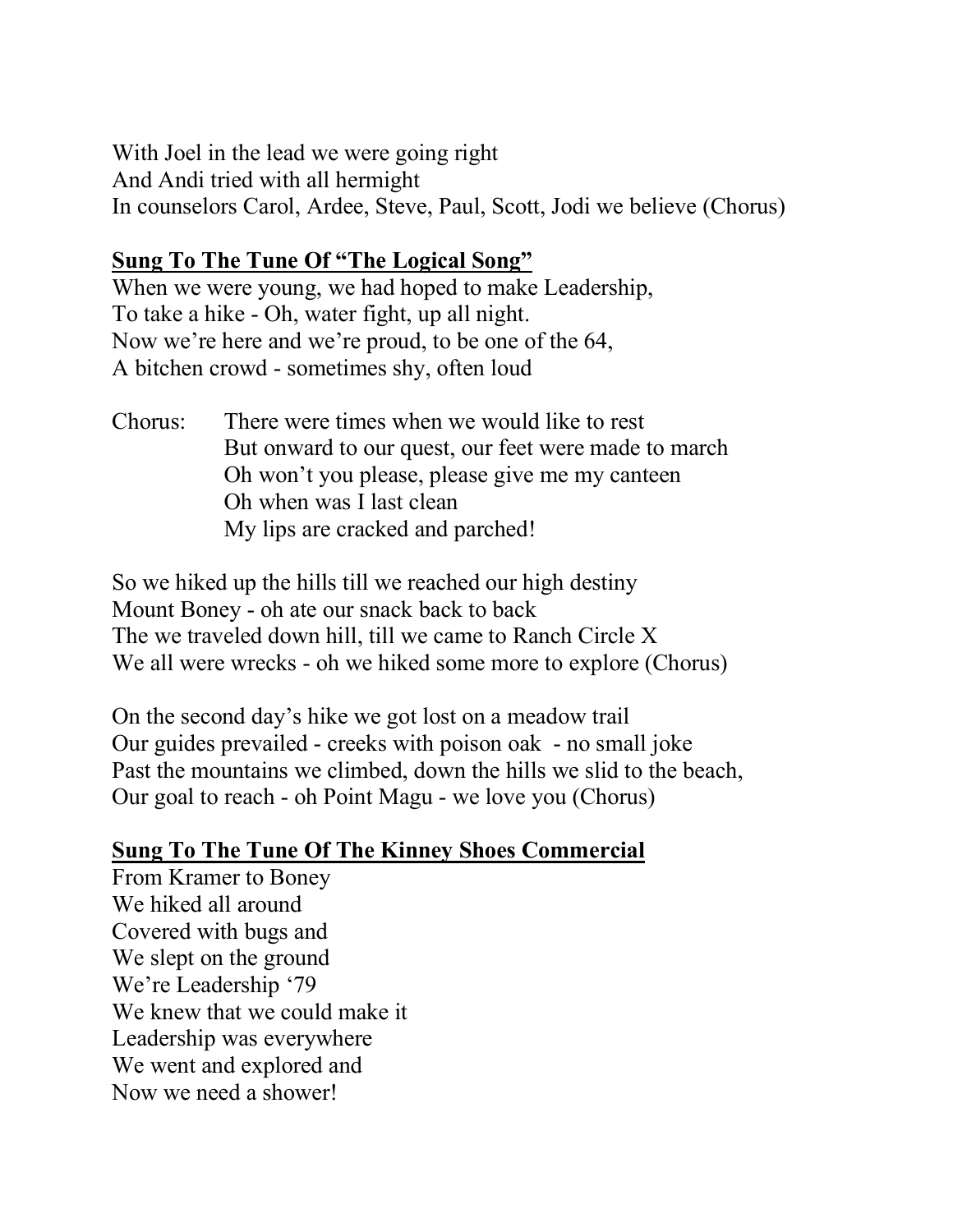## **Sung To The Tune Of The Kentucky Fried Chicken Commercial**

It's so nice, nice to hike From Boney to Magu And now we're all through with our hike

#### **Sung To The Tune of "Time Warp"**

It's just a jump off the truck And a step up the hill Put your hands on your hips Don't let your canteen spill Do the dead man's crawl Don't lag behind

Chorus: We are Leadership '79 We had one good hell of a time!

It's just a jump 'cross the creek And a step on a stone Put your hands on you back And rub those aching bones Do the water fight splash Take the heat off your mind (Chorus)

## **Sung To The Tune Of The Coke Commercial**

Give me three days with everything in it And I'll hike along (Leadership) Give me a path where I fall on tukis And I'll still sing this song (Yes, I'll still sing this song) When we were hot, tired and thirsty We had water-fights, and that's how it should be. Leadership has life And now we've finished our (clap) hike.

#### **Sung To The Tune Of "Charlie"**

There's a hike I want to tell you about